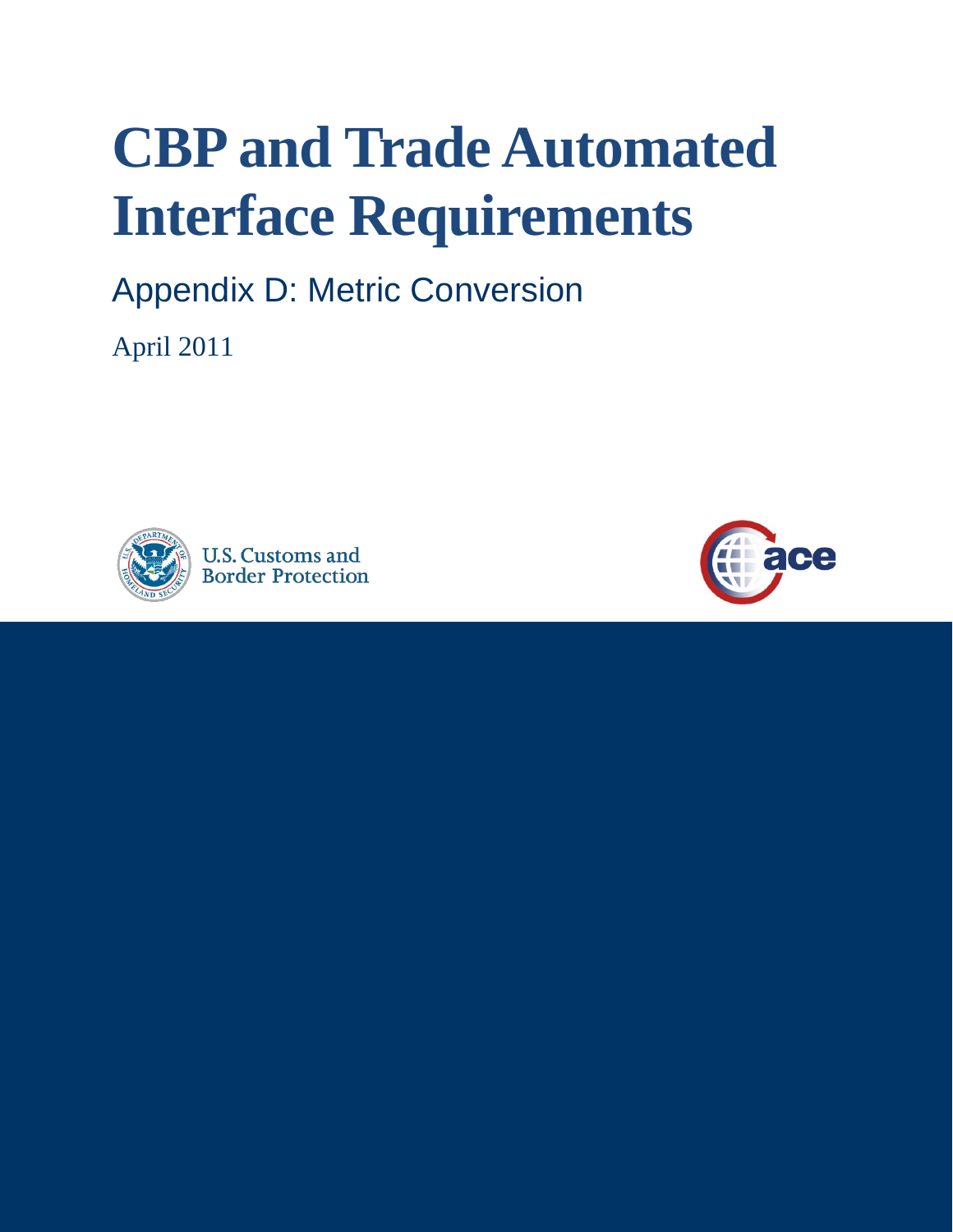## Appendix D

## Metric Conversion

## *This appendix provides formulas to convert between inch-pound units and metric units.*

 Government's Interagency Committee on Metric Policy. With the adoption by the United States of the Harmonized Tariff Schedule (HTS) and its use of metric units, there will be a natural shift to report quantities on invoices in metric units. Where a need to convert exists, the following metric conversion factors should be used. These factors have been taken from the Federal Standard 376A, a Government-wide standard developed through the

 Where there is a need to convert from metric units to inch-pound units, divide rather than multiply The following chart provides the multipliers for converting from inch-pound units to metric units. by the factor.

| Quantity      | From Inch-Pound Units | To Metric Units              | Multiply By  |
|---------------|-----------------------|------------------------------|--------------|
| <b>Mass</b>   | Ton (Long)            | T (Metric Ton) $(1T = 1,000$ | 1.016 047    |
|               |                       | Kg.                          |              |
|               | Ton (Short)           | T (Metric Ton)               | 0.907 184 74 |
|               | $Lb$ (Avdo)           | Kg                           | 0.453 592 37 |
|               | Oz (Troy)             | $\mathsf G$                  | 31.103 48    |
| Length        | Yd                    | M                            | 0.9144       |
|               | Ft                    | $\mathbf{M}$                 | 0.3048       |
|               | In                    | Cm                           | 2.54         |
|               | In                    | Mm                           | 25.4         |
| <b>Area</b>   | Yd2                   | M <sub>2</sub>               | 0.836 127 4  |
|               | Ft2                   | M <sub>2</sub>               | 0.092 903 04 |
|               | In2                   | Cm2                          | 6.4516       |
|               | In2                   | Mm2                          | 645.16       |
| <b>Volume</b> | Yd3                   | M <sub>3</sub>               | 0.764 554 9  |
|               | Bbl (Oil)             | M <sub>3</sub>               | 0.158 987 3  |
|               | (42 Gallons)          |                              | 0.028 316 85 |
|               | Ft3                   | M <sub>3</sub>               |              |
|               | Ft3                   | L                            | 28.31685     |
|               | Gal (Liq)             | L                            | 3.785 412    |
|               | Quart (Liq)           | L                            | 0.946 352 9  |
|               | Pint $(Liq)$          | L                            | 0.473 176 5  |